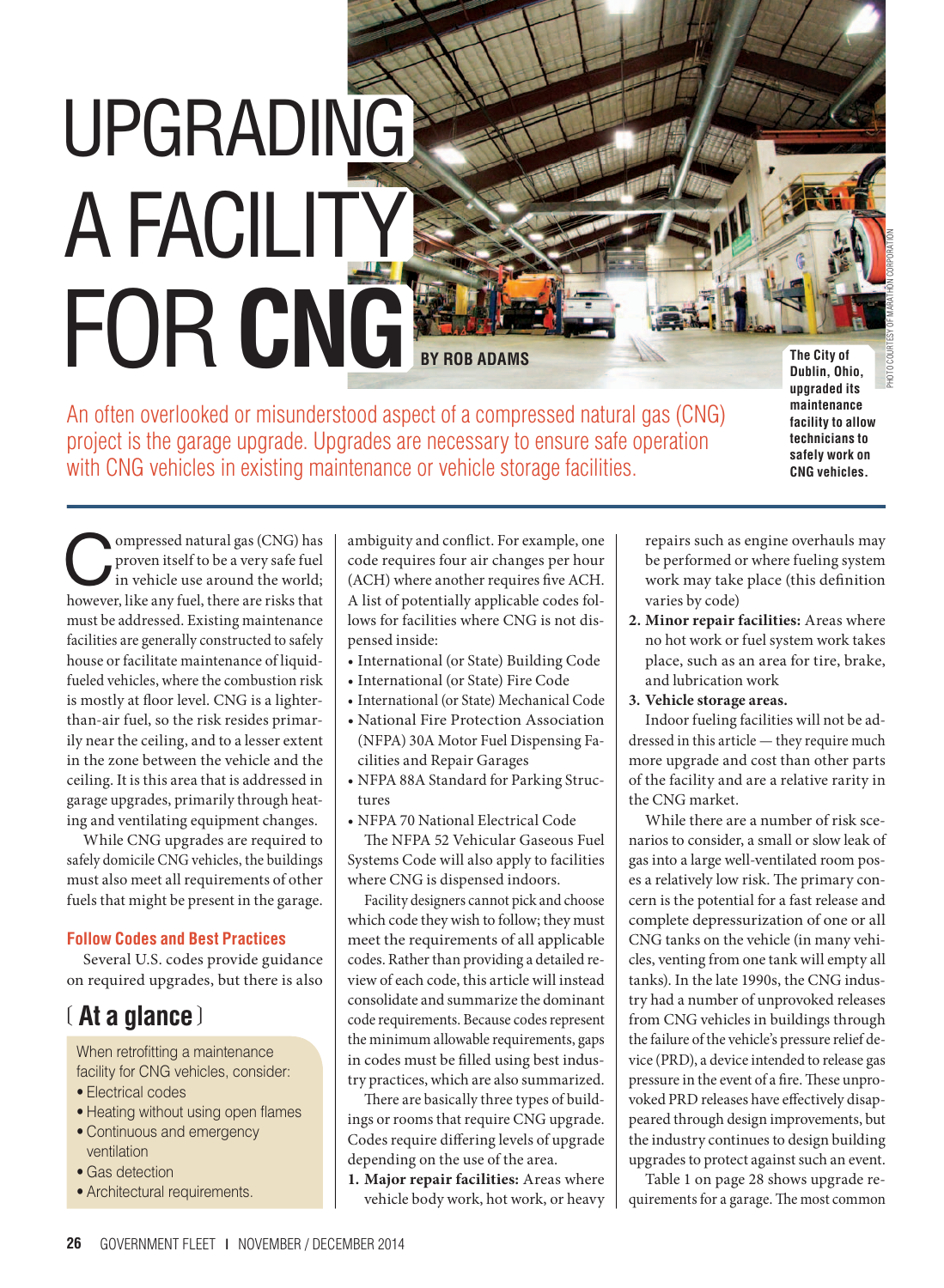$(CNG)$ 



and costly upgrades are the heating and ventilation systems. There are a number of heating options including hydronic floor or unit heaters; warm air (direct or indirect fired) with unit outside of garage and 100% outside air; low temperature (<750°F) radiant tube heaters with ducted combustion air and sealed combustion; and rated catalytic task heaters.

The code requirements for storage areas are very low (see Table 2 on page 30), but there have been releases in those spaces, so I recommend a more robust upgrade approach in those areas.

#### **Defueling is Not a Viable Alternative**

Defueling is the act of safely removing gas from cylinders and venting directly to the atmosphere or with recap-





ture — the requirements of these systems are addressed in International Fire Code 2208.8 Discharge of CNG from Motor Vehicle Fuel Storage Containers.

It is not unusual for newcomers to the CNG industry to propose defueling any vehicle requiring indoor maintenance to reduce or eliminate garage upgrades. While this sounds appealing initially, defueling is time-consuming and wasteful, and creates other safety risks. Wide-scale



**Facility changes at the City of Dublin, Ohio, include: 1. Ducts running near the eave of the shop have registers blowing air toward the floor. 2. A new direct-fired heating unit outside the building replaced a furnace inside the building. 3. Registers are projected up from the exhaust duct along the full length of the peak. 4. A stand-by generator backs up the gas detection system, ventilation, and overhead doors.**

defueling is not a practical alternative to building upgrades, and in fact, it should only be used when work involves repair or removal of a vehicle tank. Most wellmanaged fleets defuel very infrequently.

#### **Case Study: City of Dublin's Maintenance Garage**

The City of Dublin, Ohio, operates a municipal fleet that includes 57 CNG trucks and cars, with a goal to grow to 185 CNG

## **Table 1: CNG Building Upgrade Requirements for a Major Repair Garage**

|                                          | <b>Minimum Code Requirements</b>                                                                                                                                             | <b>Typical Recommended Practice</b>                                                                                                                                                                                                                                                                     | <b>High-End Upgrade Approach</b>                                                                                                            |
|------------------------------------------|------------------------------------------------------------------------------------------------------------------------------------------------------------------------------|---------------------------------------------------------------------------------------------------------------------------------------------------------------------------------------------------------------------------------------------------------------------------------------------------------|---------------------------------------------------------------------------------------------------------------------------------------------|
| <b>Electrical</b>                        | Class 1, Division 2 within 18<br>inches of ceiling or upgrade<br>continuous ventilation to 4 ACH                                                                             | Remove all arcing/sparking sources above 10 feet from floor (not a full<br>upgrade to Class 1, Division 2) and provide 4 ACH as noted in the Con-<br>tinuous Ventilation recommendation. Contactor or relay to remove power<br>to welders, grinders, cranes, other sparking equipment on gas detection. |                                                                                                                                             |
| <b>Heating</b>                           | No open flames; all heating equip-<br>ment surfaces must be $\langle 750^\circ \text{F} \rangle$                                                                             | No open flames; all heating equip-<br>ment surfaces must be $<750^{\circ}$ F                                                                                                                                                                                                                            | No open flames; all heating equip-<br>ment surfaces must be <750°F<br>Heat recovery heating units                                           |
| <b>Ventilation:</b><br><b>Continuous</b> | 1 cfm/ft <sup>2</sup> , same as diesel (2.5)<br>ACH for a 24-foot ceiling or 3<br>ACH for a 20-foot ceiling) and no<br>recirculation                                         | 4 ACH<br>Fresh air in at building exterior near floor/exhaust at highest point(s)<br>and no recirculation<br>Not shared with other spaces                                                                                                                                                               |                                                                                                                                             |
| <b>Ventilation: Emergency</b>            | 5 ACH<br>Fresh air in at building exteri-<br>or near floor/exhaust at highest<br>point(s). No recirculation                                                                  | 4 ACH continuous plus at least 1<br>ACH direct exhaust at roof, activat-<br>ed by gas detection. Open over-<br>head doors for makeup air                                                                                                                                                                | 4 ACH continuous plus additional<br>6 to 8 ACH direct exhaust at roof.<br>activated by gas detection. Open<br>overhead doors for makeup air |
| <b>Gas Detection</b>                     | Not required for odorized CNG                                                                                                                                                | Infrared-based system on $\sim$ 30-foot grid with a fail-safe design                                                                                                                                                                                                                                    |                                                                                                                                             |
| <b>Generator</b>                         | Not required                                                                                                                                                                 | Back-up gas detection, ventilation, overhead doors                                                                                                                                                                                                                                                      |                                                                                                                                             |
| <b>Architectural</b>                     | Interior walls are to be 2-hour fire rated and extend full height from floor to ceiling. Fire-rated doors<br>between major repair and other areas. Minimum one outside wall. |                                                                                                                                                                                                                                                                                                         |                                                                                                                                             |